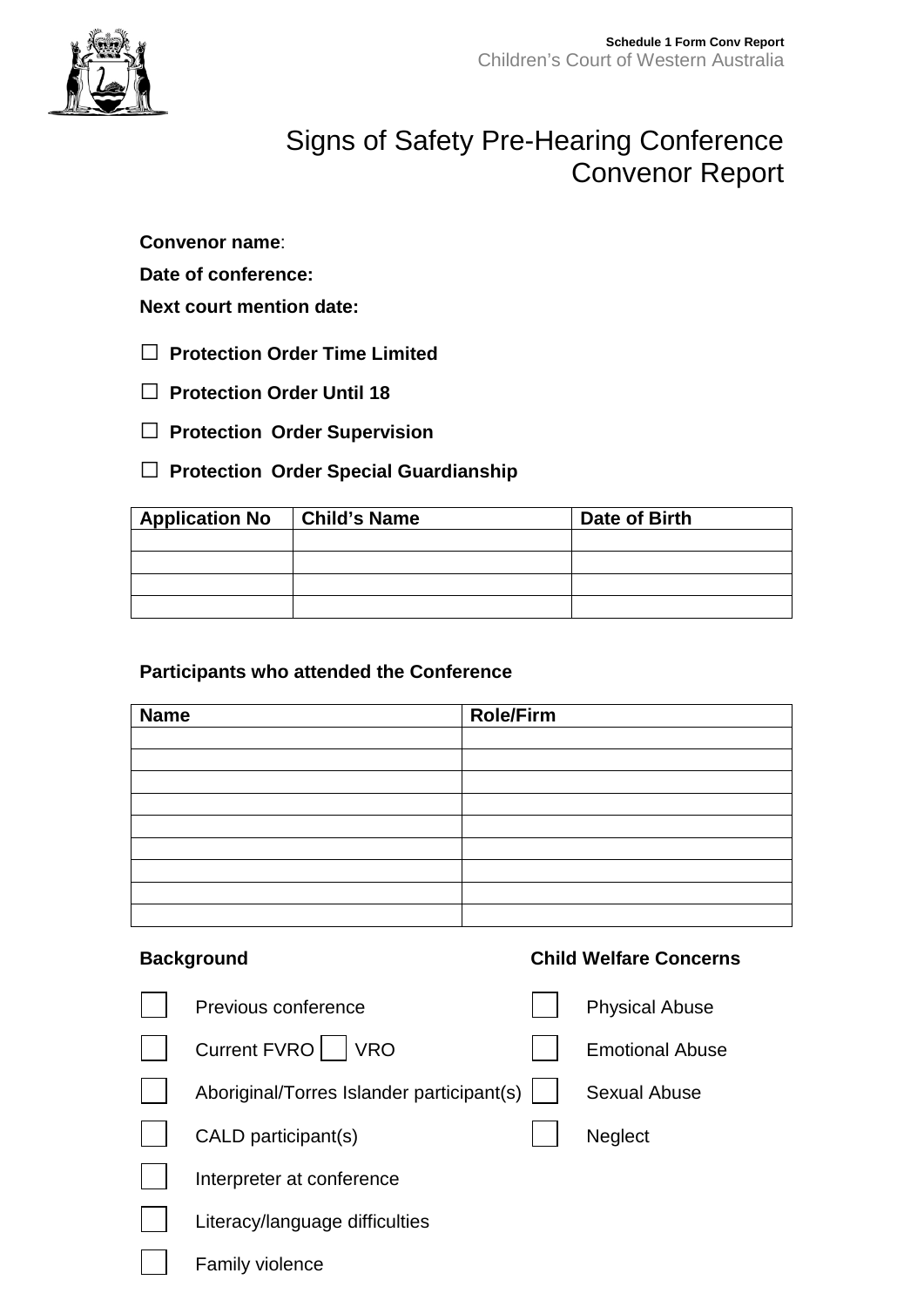| <b>Conference statistics (tick box <math>\boxtimes</math>)</b>                                                |                                                                                                           |  |  |
|---------------------------------------------------------------------------------------------------------------|-----------------------------------------------------------------------------------------------------------|--|--|
| <b>Final agreement reached</b>                                                                                |                                                                                                           |  |  |
| <b>Protection Order until 18</b><br><b>Supervision Order</b><br>Application withdrawn                         | Protection Order time limited<br>Protection Order (special g/ship)<br>Application withdrawn - safety plan |  |  |
| Adjournment of proceedings agreed                                                                             |                                                                                                           |  |  |
| Monitor progress<br><b>Paternity testing</b><br>Other (specify)                                               | <b>Independent Report</b><br>Await outcome criminal proceedings (date - if known)                         |  |  |
| Changes made from the conference                                                                              |                                                                                                           |  |  |
| None<br>Placement out of home<br>Contact arrangements<br>Safety plan to be reviewed<br>Other (please specify) | Programs to be attended<br>Placement in home<br>Safety plan updated                                       |  |  |
| <b>Duration of the Conference</b> (tick box $\boxtimes$ )                                                     |                                                                                                           |  |  |
| $\frac{1}{2}$ hour<br>11/ <sub>2</sub> hours<br>$2\frac{1}{2}$ hours<br>Other                                 | 1 hours<br>2 hours<br>3 hours                                                                             |  |  |
| <b>Recommended Outcome</b> (tick box ⊠)                                                                       |                                                                                                           |  |  |
| Further conference                                                                                            |                                                                                                           |  |  |

| <b>Further conterence</b>              |
|----------------------------------------|
| <b>Return to Court - Orders</b>        |
| Return to Court - withdraw proceedings |

- Return to Court adjourn for fixed period
- Return to Court programme to trial